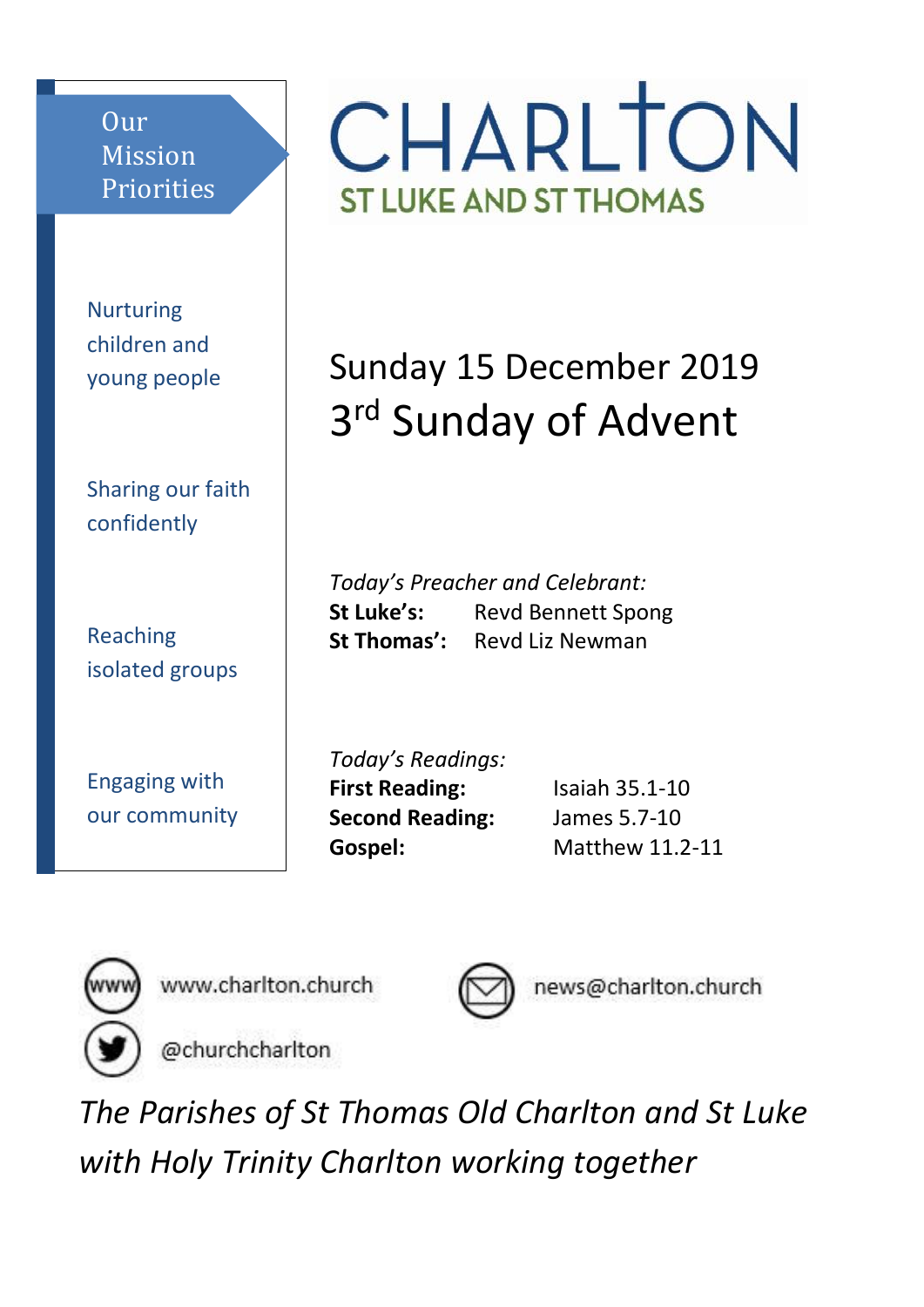#### **Diary this week:**

| Sun 15            | 10.00: Parish Eucharist for Advent 3 at St Thomas'            |
|-------------------|---------------------------------------------------------------|
|                   | 10.00: Parish Eucharist for Advent 3 at St Luke's             |
|                   | 11.15: Bible Study at St Luke's                               |
|                   |                                                               |
| <b>Mon 16</b>     | 08.30: Morning Prayer at St Luke's                            |
|                   | 17.30: Evening Prayer at St Thomas'                           |
|                   | 19.30: Joint PCC Social at St Thomas'                         |
|                   |                                                               |
| Tue 17            | 08.30: Morning Prayer at St Luke's                            |
|                   | 09.30: Diddy Disciples at St Richard's                        |
|                   | 10.00: Tuesday Group at St Thomas' includes The Julian Corner |
|                   | 17.30: Evening Prayer at St Thomas'                           |
| <b>Wed 18</b>     | 08.30: Morning Prayer at St Luke's                            |
|                   | 10.30: Midweek Coffee Morning at St Luke's                    |
|                   | 12.00: Holy Communion at St Luke's                            |
|                   | 17.30: Evening Prayer at St Thomas'                           |
|                   | 19.00: Community Carol Service at St Luke's                   |
| Thu 19            | 08.30: Morning Prayer at St Luke's                            |
|                   | 17.30: Evening Prayer at St Thomas'                           |
|                   | 18.00: TOMS Youth Café at St Thomas'                          |
|                   | 19.30: Advent Study Group at 10 Mayhill Road                  |
|                   | studying 'The Problem of Pain' by CS Lewis                    |
|                   | 11.30: Messy Church at St Richard's                           |
|                   |                                                               |
| Sat 21            |                                                               |
|                   |                                                               |
| Sun <sub>22</sub> | 10.00: Parish Eucharist for Advent 4 at St Thomas'            |
|                   | 10.00: Parish Eucharist for Advent 4 at St Luke's             |
|                   | 11.15: Bible Study at St Luke's                               |
|                   |                                                               |

#### **Thought for the week**



What I can do, you cannot. What you can do, I cannot. But together we can do something beautiful for God. *Mother Teresa of Calcutta*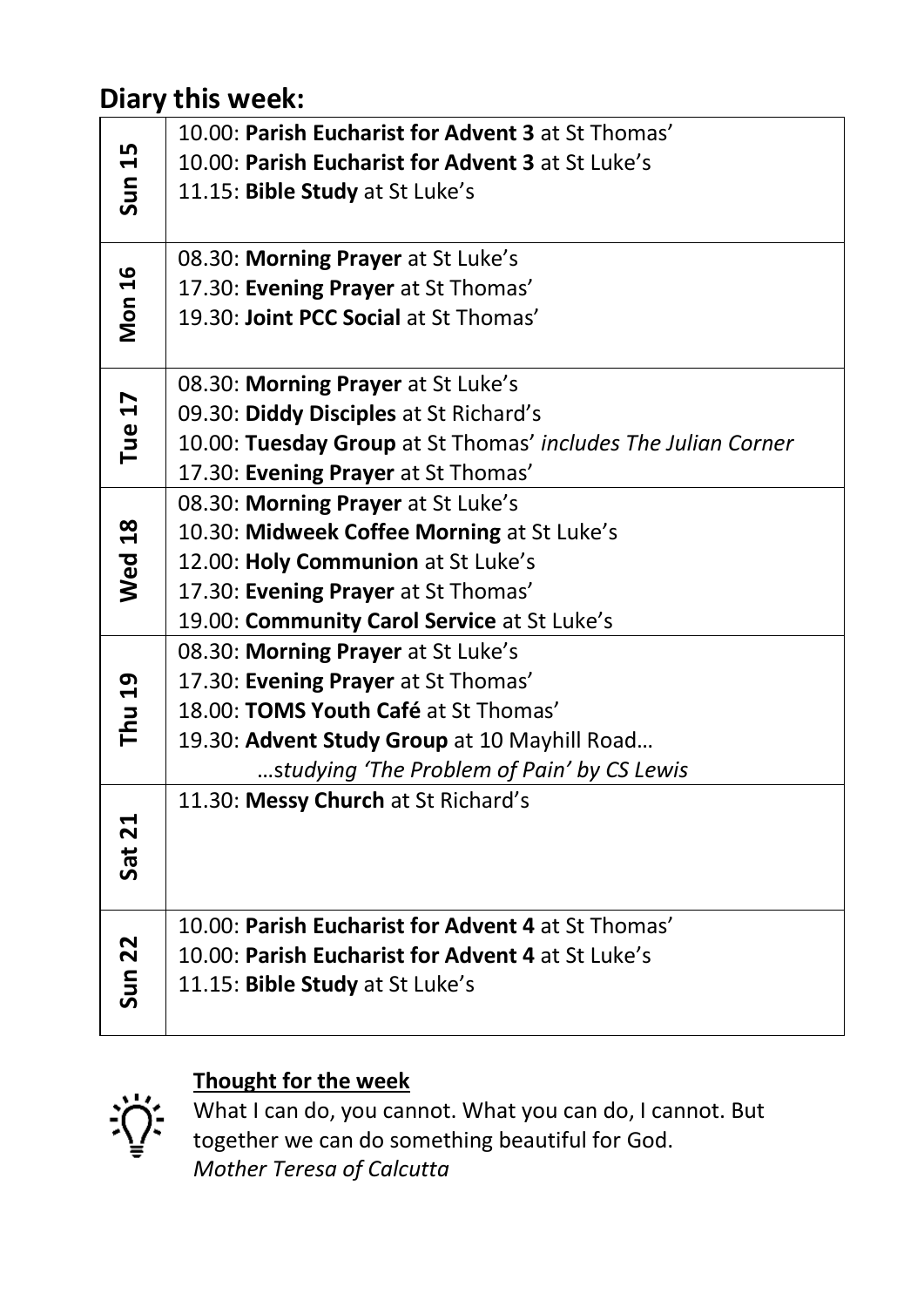# **Follow the Star this Advent & Christmas**





#### **Community Christmas Carol Service**

We will be welcoming friends from across the community of Charlton on Wednesday to our annual Carol Service. Representatives from local community groups will give the readings, and our choir will sing the anthems. There'll be plenty of familiar carols for us all to join in.

Please join this important service and provide a warm welcome for those visiting. After the service we'll all be welcome to stay for mulled wine and mince pies.

*Ali Edney adds:* Mulled wine & mince pies needed plus a hot team of people to serve them! It will be fun!

We would love the following too:-

- Mince pies
- Inexpensive bottles of red wine to mull
- White wine
- Two bags of ice
- Bottles of beer / lager
- Fresh juice / lemonade / sparkling water for non drinkers
- Fresh oranges, lemons, limes, clementines, grapes
- Kettle crisps, Pretzels

• Christmassy biscuits / cake for people who don't like mince pies *Please leave fabulous donations in the kitchen at St Luke's and ring or text Ali on 07973219495 if you are able to join our Christmassy servers*

#### **Messy Church**

Our second session of Messy Church is on Saturday, 11.30am – 2.00pm at St Richard's. There will be creative Christmas activities and worship for everyone.

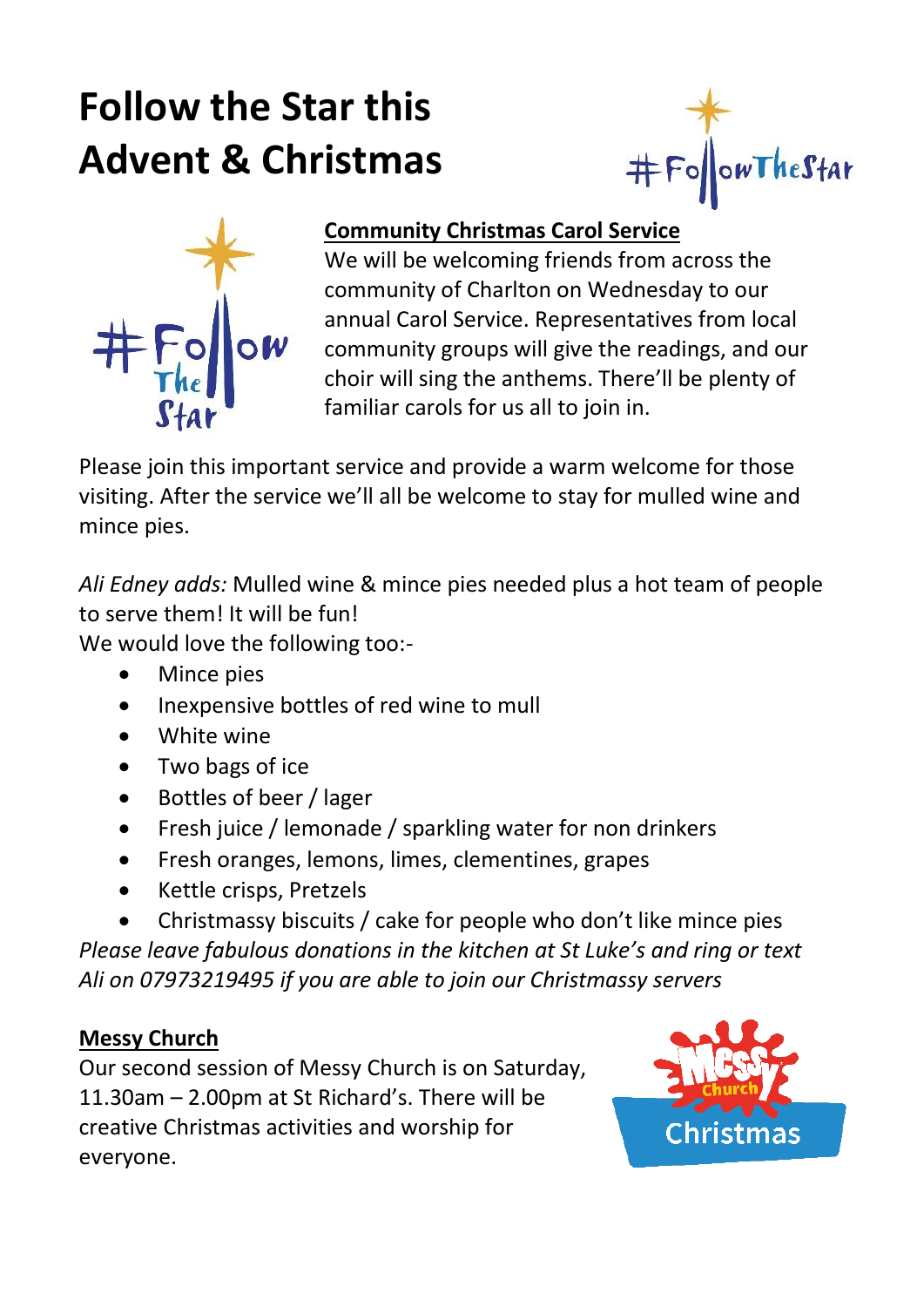## **Advent & Christmas diary**



| <b>Sun 15</b> | Advent 3 Eucharist at St Luke's & St Thomas' 10.00am           |
|---------------|----------------------------------------------------------------|
| <b>Sun 15</b> | <b>Carol Service at Charlton Park Care Home</b>                |
|               | (residents and care home group only)                           |
| <b>Sun 15</b> | Carol Service at Beecham Close (invitation only)               |
| <b>Mon 16</b> | Joint PCC Christmas Social at St Thomas' (PCC members only)    |
| Wed 18        | <b>Community Carol Service at St Luke's, 7.00pm</b>            |
|               | A service for the whole community. Readings will be given by   |
|               | local community members, anthems from the choir and carols     |
|               | for us all to join in. Followed by mulled wine and mince pies. |
| <b>Sat 21</b> | Messy Church at St Richard's 11.30-2.00                        |
|               | Everyone welcome for creative Christmas activities & worship   |
| <b>Sun 22</b> | <b>Advent 4 Eucharist</b> at St Luke's & St Thomas' 10.00am    |
| Mon $23$      | <b>Christingle</b> at St Thomas', 2.00pm Everyone is welcome   |
|               | Creative activities at 2pm, Worship at 3pm                     |
| <b>Tue 24</b> | Midnight Mass at St Luke's and St Thomas' 11.00pm              |
|               | Everyone is welcome at this First Mass of Christmas            |
| <b>Wed 25</b> | <b>Christmas Day Eucharist at St Luke's and St Thomas</b>      |
|               | Everyone is welcome to this family Eucharist                   |
| <b>Sun 29</b> | <b>Christmas 1 Eucharist</b> at St Thomas' & St Luke's 10.00am |

### **News and notices**

#### **Thank you…**

… to everyone who has delivered postcards inviting neighbours to church this Christmas (or will do so in the next couple of days!). A special thank you to Mike and Jill Hurley for organizing the St Luke's delivery so well and for providing us with such a lovely breakfast.

… to Jim, Sheila, Edna, Tim, Ali, Pat and members of the Tuesday group who did so much to make the Christmas Singalong at St Thomas' such a brilliant success. And thanks to Dominic for his wonderful playing.

*Contacting Revd Liz: Liz, our Rector, can be contacted by email liz@charlton.church or by phoning 07922 587263.*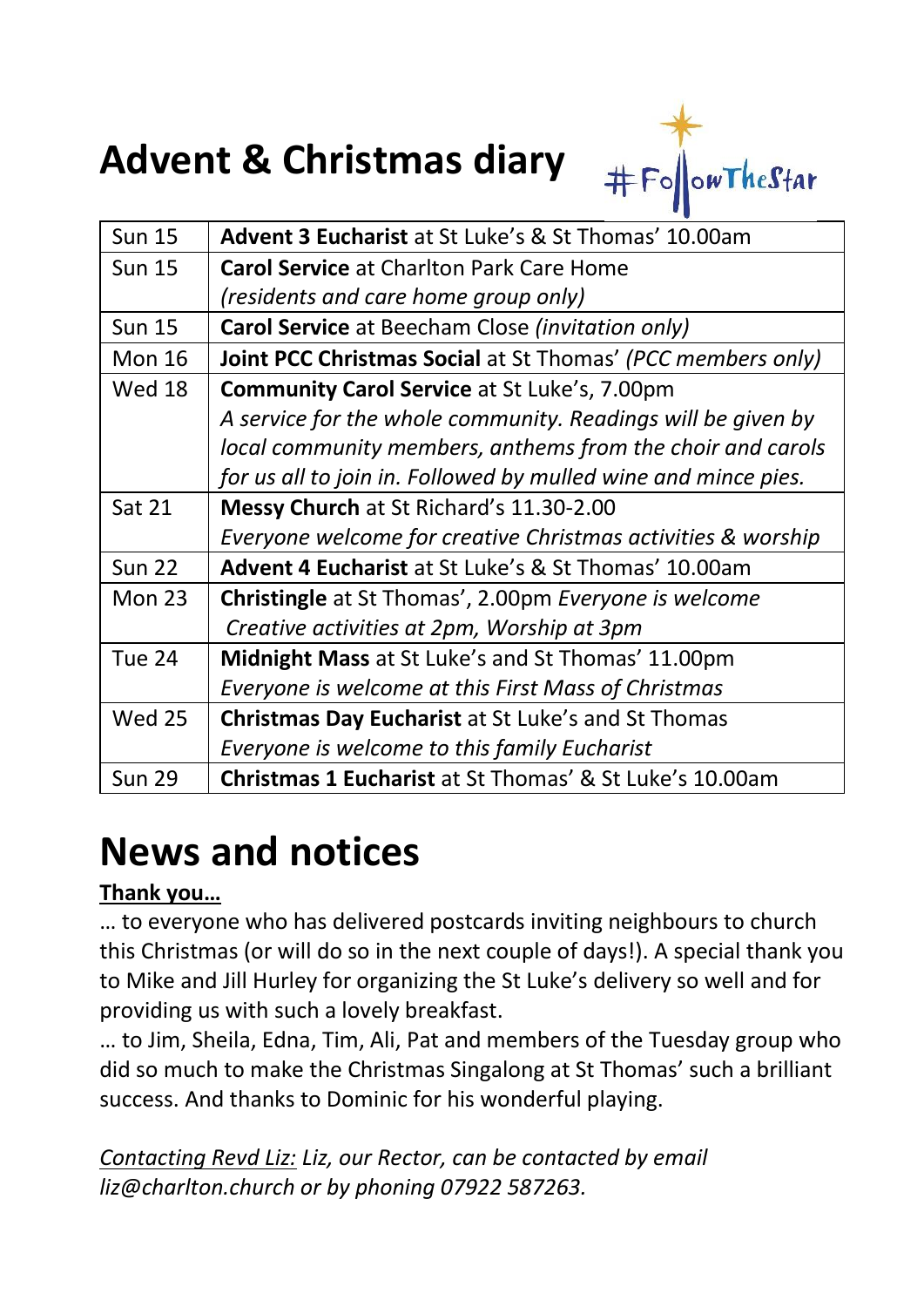#### *Safeguarding*

*Our churches take safeguarding extremely seriously and have adopted and implement our Diocesan procedures and guidelines contained in A Safe Church. These are in line with those agreed by the House of Bishops. For further information please see the Safeguarding noticeboard at St Thomas', St Luke's and St Richard's, or visit the website. The Parish Safeguarding Officers and Rector would be very happy to answer any questions you may have.*

*We all have a responsibility to make our churches safe places for all. If you have any concerns, please bring them to the attention of the Rector, Parish Safeguarding Officer, Churchwardens or a PCC member without delay.*

*Newsletter copy deadline: News and prayer requests to be included in next week's newsletter can be sent to news@charlton.church or phoning 020 8858 8175 by 12 noon on Wednesday.*

### **Prayer Zone**

*God of hope, in these times of change, unite our nation and guide our leaders with your wisdom. Give us courage to overcome our fears, and help us to build a future in which all may prosper and share; through Jesus Christ our Lord, Amen.*



### **Please remember in your prayers this week:**

**The Church:** Our friends at St Mary's, Leigh; Inclusive Church; We pray for plans to develop a social justice project at St Luke's, so disadvantaged people can experience God's care.; From our Deanery we pray for Christ Church East Greenwich; We pray for Messy Christmas to be held at St Richard's on 21<sup>st</sup> December and for the Christingle service at St Thomas' at 2pm on Monday 23<sup>rd</sup>. We pray that through this ministry, many will grasp how wide and long and high and deep is the love of Jesus Christ.